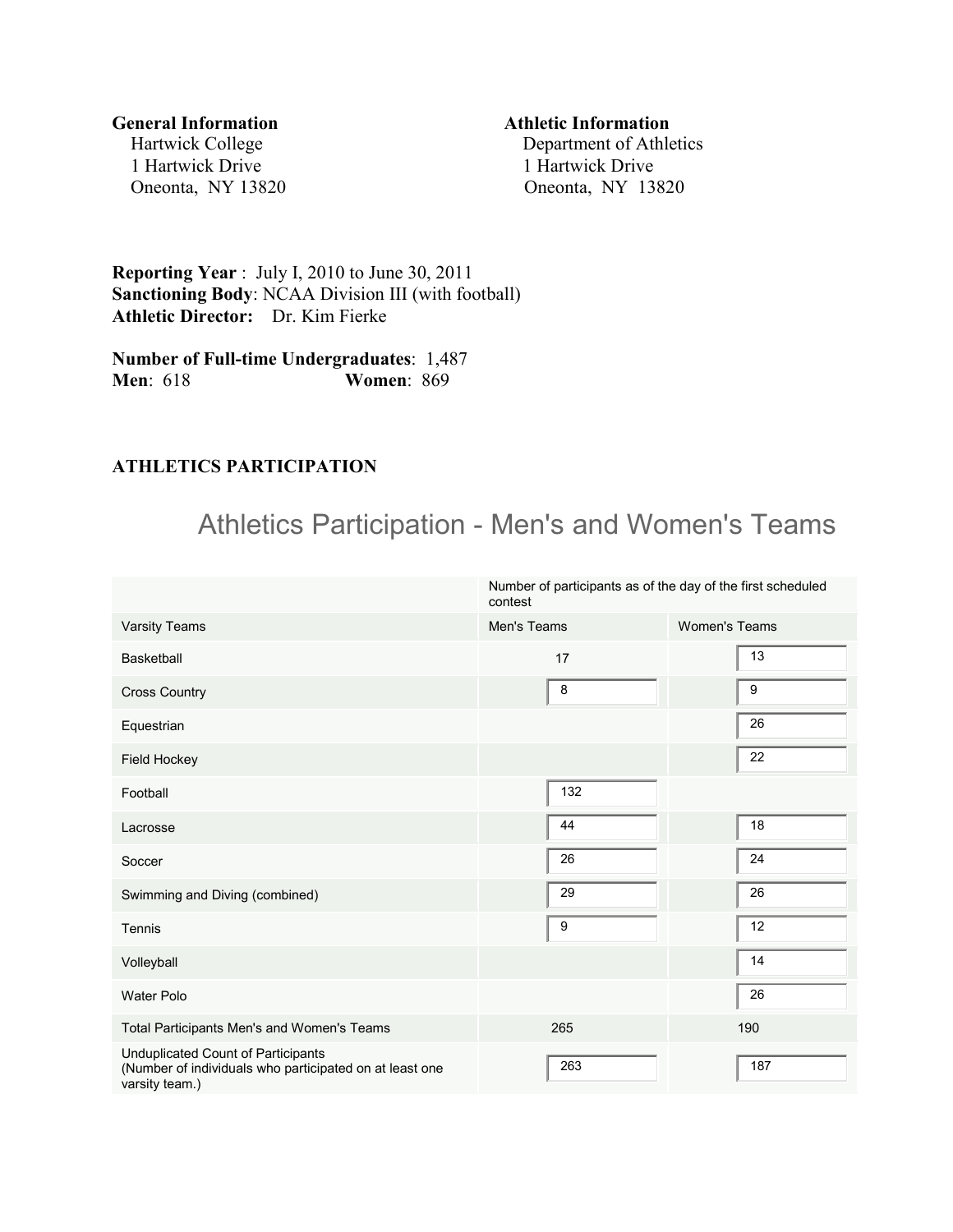# **ATHLETICALLY RELATED STUDENT AID**

# Athletically Related Student Aid - Men's and Women's Teams

| Athletically Related Student Aid |              |                    |          |  |  |  |  |  |
|----------------------------------|--------------|--------------------|----------|--|--|--|--|--|
|                                  |              |                    |          |  |  |  |  |  |
|                                  | Men's Soccer | Women's Water Polo | Total    |  |  |  |  |  |
| Total                            | 353,951      | 367,640            | 721,561  |  |  |  |  |  |
| Ratio (percent)                  | 49 %         | 51 %               | $100 \%$ |  |  |  |  |  |

### **RECRUITING EXPENSE**

# Recruiting Expenses - Men's and Women's Teams

| <b>Recruiting Expenses</b> |             |               |         |  |  |  |  |
|----------------------------|-------------|---------------|---------|--|--|--|--|
|                            |             |               |         |  |  |  |  |
|                            | Men's Teams | Women's Teams | Total   |  |  |  |  |
| Total                      | 68,132      | 39,349        | 107,481 |  |  |  |  |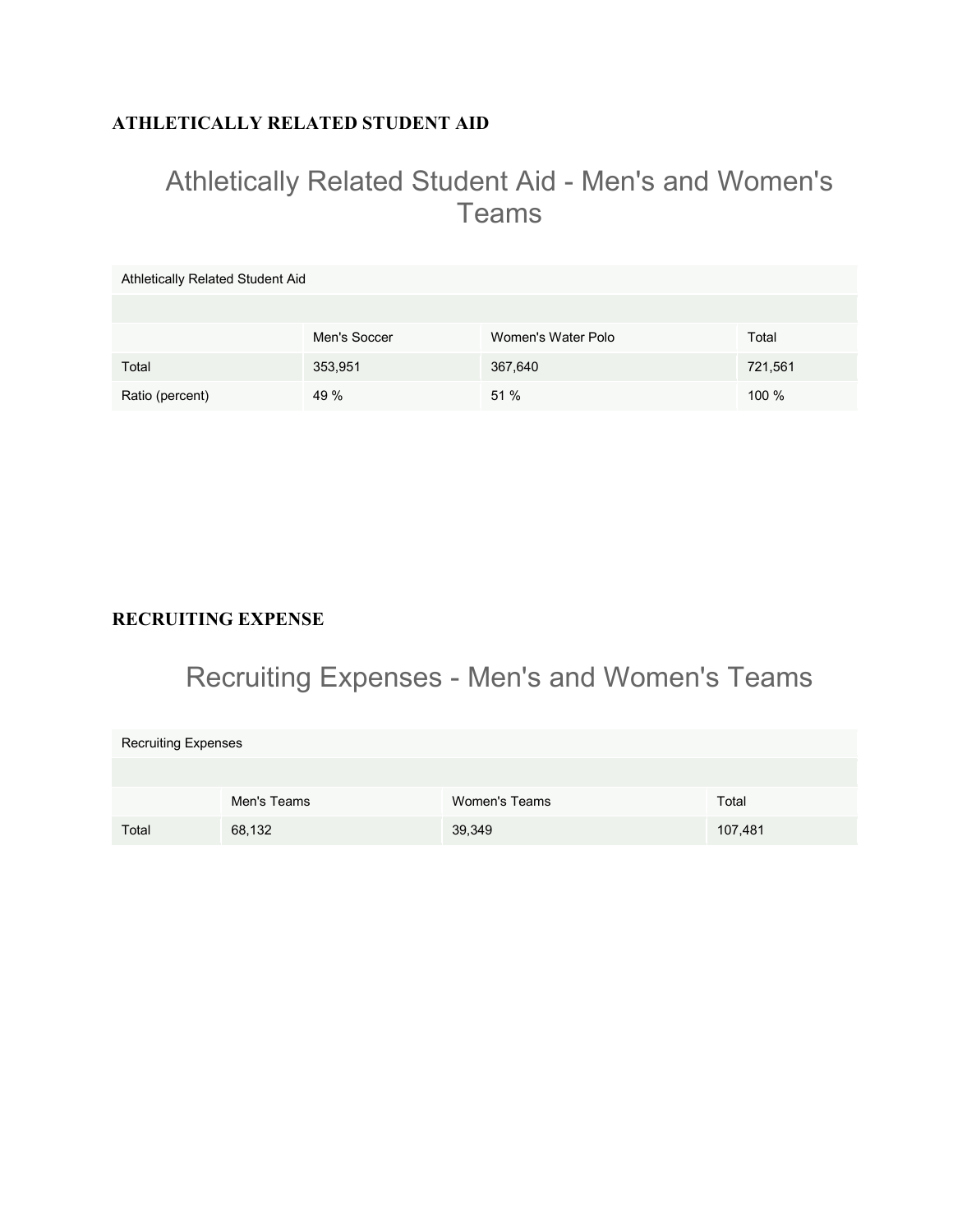### **TOTAL OPERATING EXPENSE**

# Total Expenses - Men's and Women's Teams Expenses by Team

**Expenses are all expenses attributable to intercollegiate athletic activities. This includes appearance guarantees and options, athletically related student aid, contract services, equipment, fundraising activities, operating expenses, promotional activities, recruiting expenses, salaries and benefits, supplies, travel, and any other expenses attributable to intercollegiate athletic activities.** 

|                                                                                     | Men's        | Women's   |           |
|-------------------------------------------------------------------------------------|--------------|-----------|-----------|
| <b>Varsity Teams</b>                                                                | <b>Teams</b> | Teams     | Total     |
| Basketball                                                                          | 132,040      | 132,555   | 264,595   |
| Football                                                                            | 423,800      |           | 423,800   |
| <b>Cross Country</b>                                                                | 32,073       | 30,685    | 62,758    |
| Equestrian                                                                          |              | 111,912   | 111,912   |
| Field Hockey                                                                        |              | 125,808   | 125,808   |
| Lacrosse                                                                            | 192,224      | 107,117   | 299,341   |
| Soccer                                                                              | 571,679      | 97,629    | 669,308   |
| Swimming and Diving<br>(combined)                                                   | 126,019      | 116,447   | 242,466   |
| Tennis                                                                              | 35,429       | 34,966    | 70,395    |
| Volleyball                                                                          |              | 107,631   | 107,631   |
| <b>Water Polo</b>                                                                   |              | 537,973   | 537,973   |
| Total Expenses of all Sports,<br><b>Except Football and</b><br>Basketball, Combined | 957,424      | 1,270,168 | 2,227,592 |
| <b>Total Expenses Men's and</b><br><b>Women's Teams</b>                             | 1,513,264    | 1,402,723 | 2,915,987 |
| Not Allocated by<br>Gender/Sport                                                    |              |           | 701,429   |
| <b>Grand Total Expenses</b>                                                         |              |           | 3,617,416 |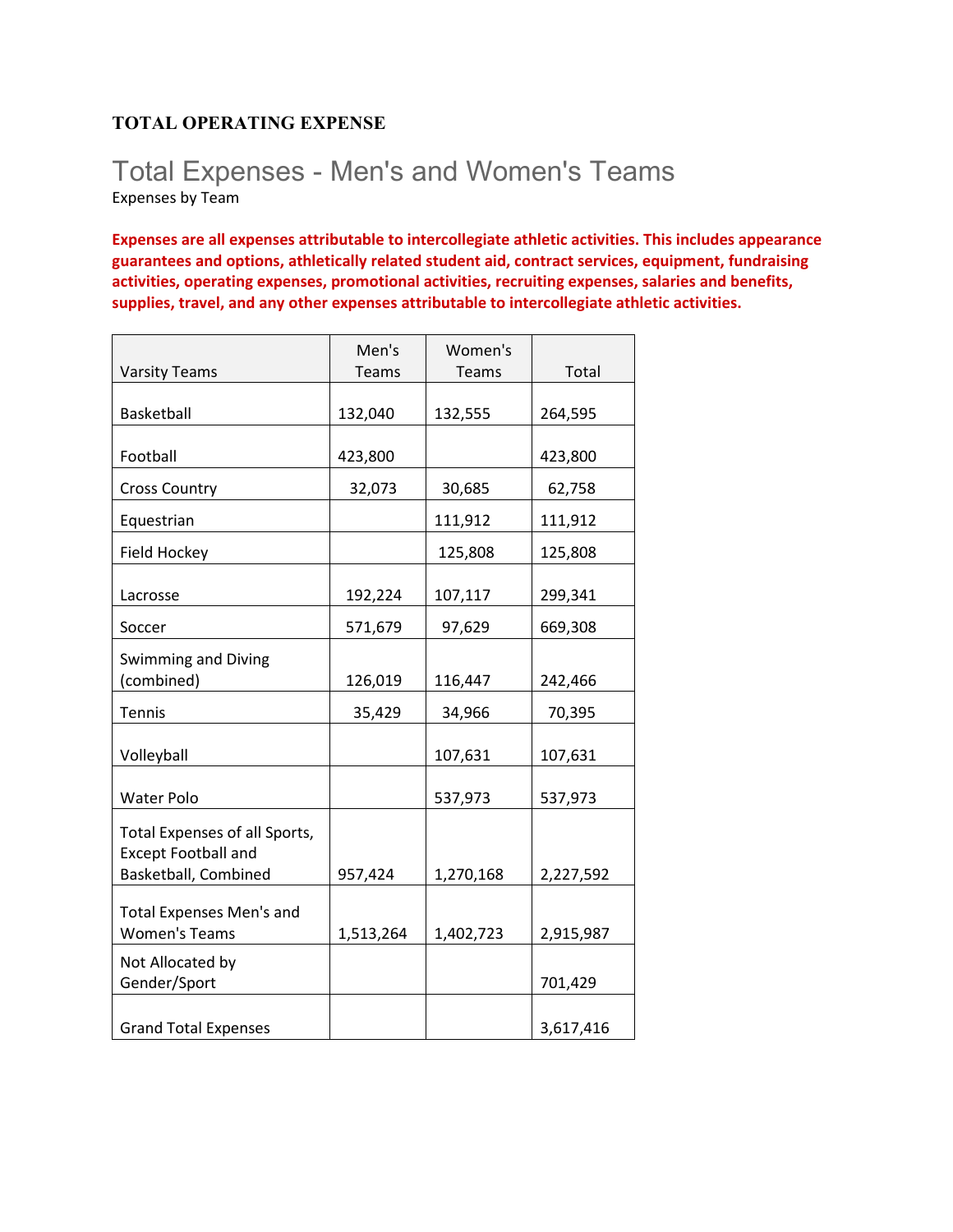#### **TOTAL REVENUE**

# Total Revenues - Men's and Women's Teams

#### **Revenues by team**

**Revenues are all revenues attributable to intercollegiate athletic activities. This includes revenues from appearance guarantees and options, an athletic conference, tournament or bowl games, concessions, contributions from alumni and others, institutional support, program advertising and sales, radio and television, royalties, signage and other sponsorships, sport camps, state or other government support, student activity fees, ticket and luxury box sales, and any other revenues attributable to intercollegiate athletic activities.**

|                                                                          |             | Women's      |           |
|--------------------------------------------------------------------------|-------------|--------------|-----------|
| <b>Varsity Teams</b>                                                     | Men's Teams | <b>Teams</b> | Total     |
| Basketball                                                               | 132,040     | 132,555      | 264,595   |
| Football                                                                 | 423,800     |              | 423,800   |
| <b>Cross Country</b>                                                     | 32,073      | 30,685       | 62,758    |
| Equestrian                                                               |             | 111,912      | 111,912   |
| Field Hockey                                                             |             | 125,808      | 125,808   |
| Lacrosse                                                                 | 192,224     | 107,117      | 299,341   |
| Soccer                                                                   | 571,679     | 97,629       | 669,308   |
| Swimming and Diving (combined)                                           | 126,019     | 116,447      | 242,466   |
| <b>Tennis</b>                                                            | 35,429      | 34,966       | 70,395    |
| Volleyball                                                               |             | 107,631      | 107,631   |
| <b>Water Polo</b>                                                        |             | 537,973      | 537,973   |
| Total Revenue of all Sports, Except<br>Football and Basketball, Combined | 957,424     | 1,270,168    | 2,227,592 |
| <b>Total Revenue Men's and</b>                                           |             |              |           |
| <b>Women's Teams</b>                                                     | 1,513,264   | 1,402,723    | 2,915,987 |
| Not Allocated by Gender/Sport                                            |             |              | 701,429   |
| <b>Grand Total for all Teams</b>                                         |             |              | 3,617,416 |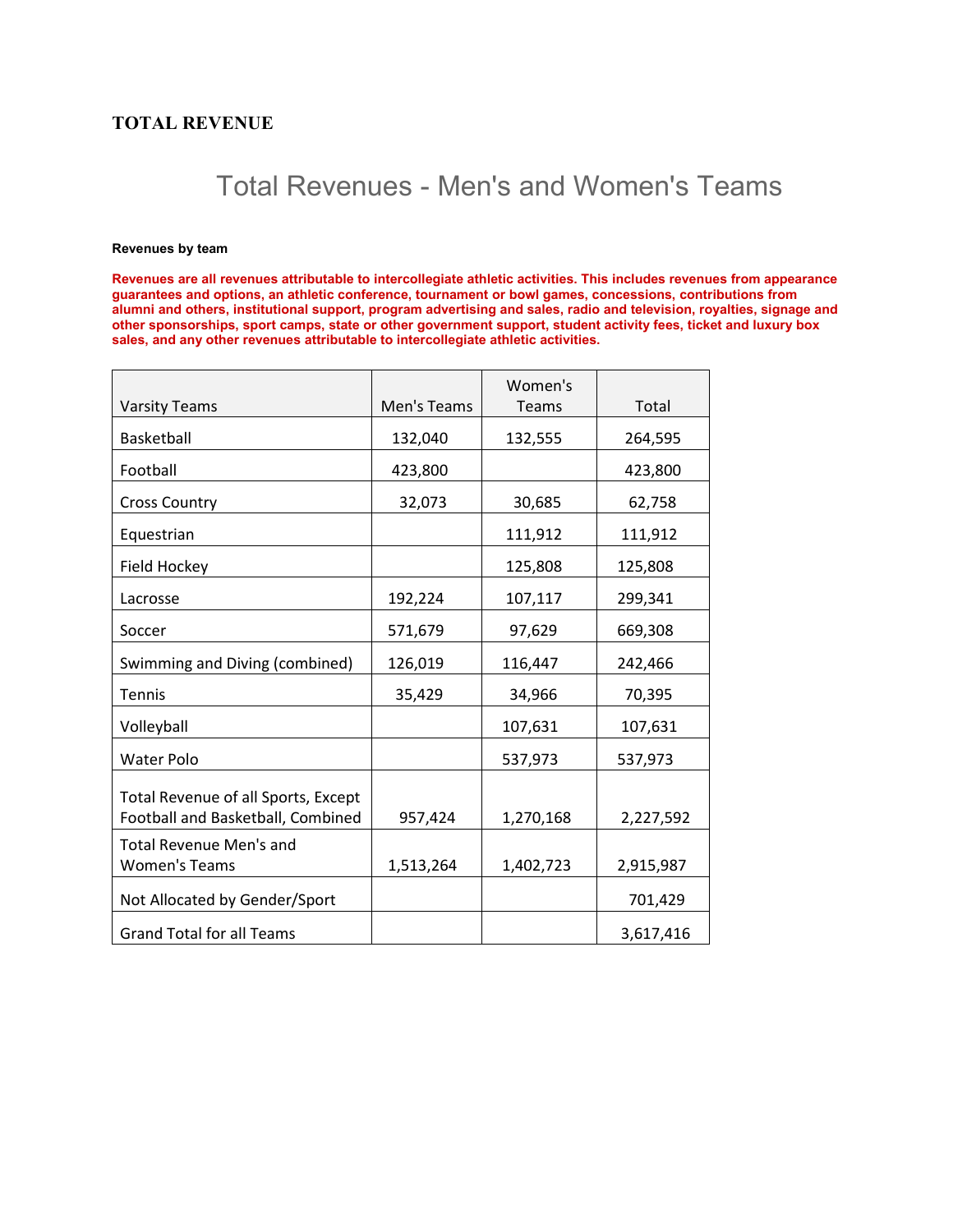## **VARSITY HEAD COACHES**

#### Male Head Coach

# Female Head

Coach

|                      |               | Part-         |              |           |               | Part-         |           |           |
|----------------------|---------------|---------------|--------------|-----------|---------------|---------------|-----------|-----------|
|                      | Full-time     | time          | Full-time    | Part-time | Full-time     | time          | Full-time | Part-time |
|                      | Coaching      | Coaching      | HC.          | HC.       | Coaching      | Coaching      | HC.       | HC.       |
| <b>Varsity Teams</b> | <b>Duties</b> | <b>Duties</b> | Employee     | Employee  | <b>Duties</b> | <b>Duties</b> | Employee  | Employee  |
| Men's teams          |               |               |              |           |               |               |           |           |
| Basketball           |               | 1             | 1            |           |               |               |           |           |
| Football             |               | $\mathbf{1}$  | $\mathbf{1}$ |           |               |               |           |           |
| <b>Cross Country</b> |               | 1             | $\mathbf{1}$ |           |               |               |           |           |
| Lacrosse             |               | 1             | 1            |           |               |               |           |           |
| Soccer               |               | 1             | 1            |           |               |               |           |           |
| Swimming and         |               |               |              |           |               |               |           |           |
| Diving (combined)    |               | 1             | 1            |           |               |               |           |           |
| Tennis               |               |               |              |           |               |               |           |           |

#### **Women's Teams**

| Basketball           |              |   |  | 1 | $\mathbf{1}$ |
|----------------------|--------------|---|--|---|--------------|
| <b>Cross Country</b> | 1            | 1 |  |   |              |
| Equestrian           |              |   |  |   | $\mathbf{1}$ |
| Field Hockey         |              |   |  |   | 1            |
| Lacrosse             |              |   |  |   | $\mathbf{1}$ |
| Soccer               | 1            | 1 |  |   |              |
| Swimming and         |              |   |  |   |              |
| Diving (combined)    | $\mathbf{1}$ | 1 |  |   |              |
| Tennis               |              |   |  | 1 | $\mathbf{1}$ |
| Volleyball           |              |   |  | 1 | $\mathbf{1}$ |
| Water Polo           | 1            |   |  |   |              |

| $\mathbf 1$  | $\mathbf{1}$ |  |
|--------------|--------------|--|
|              |              |  |
| $\mathbf 1$  | $\mathbf 1$  |  |
| $\mathbf{1}$ | $\mathbf{1}$ |  |
| $\mathbf 1$  | $\mathbf 1$  |  |
|              |              |  |
|              |              |  |
| $\mathbf 1$  | $\mathbf 1$  |  |
| $\mathbf{1}$ | $\mathbf{1}$ |  |
|              |              |  |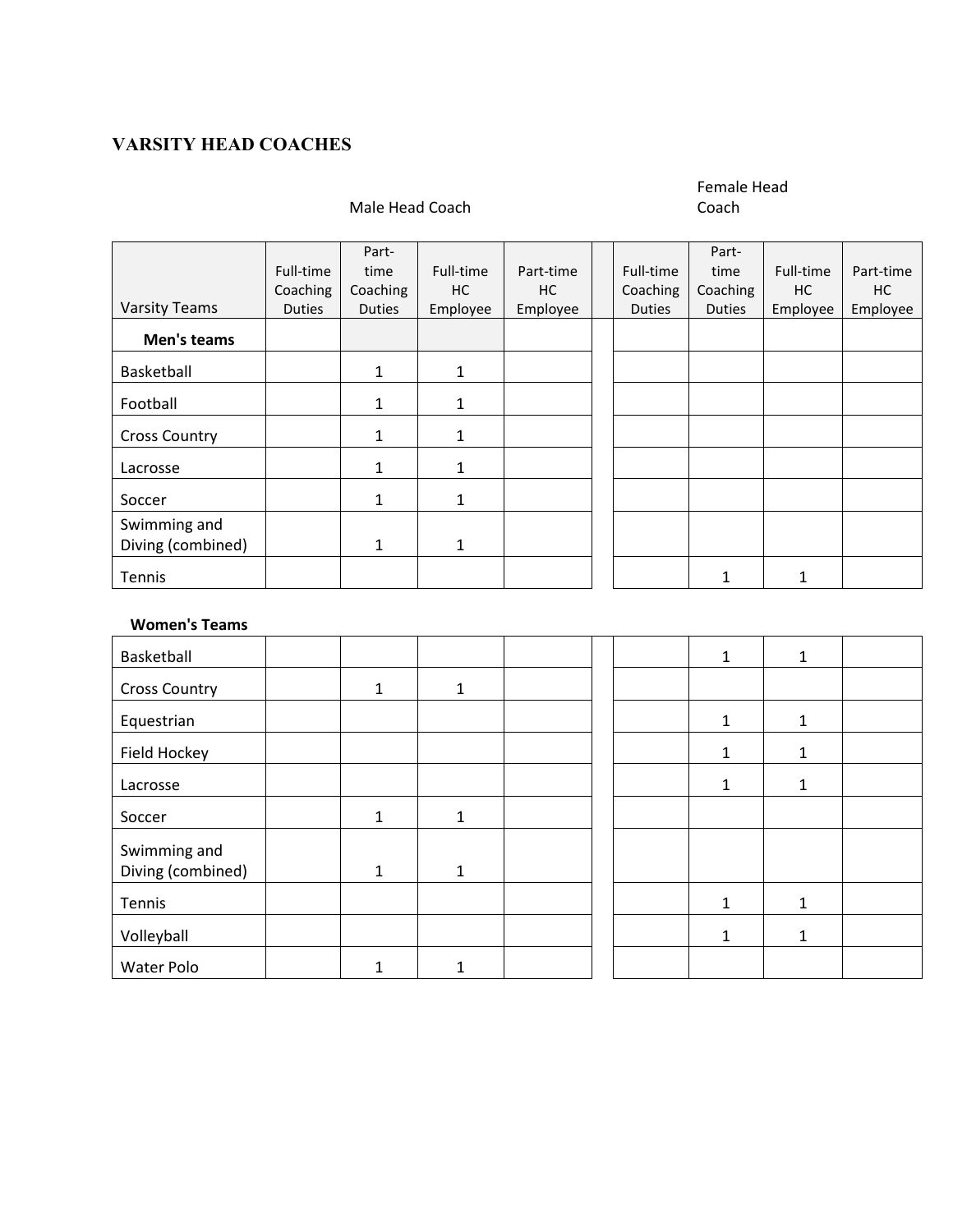# **VARSITY ASSISTANT COACHES**

#### Male Assistant Coaches **Female Assistant Coaches**

|                                   | Full-time<br>Coaching | Part-time<br>Coaching | Full-time<br>HC | Part-time<br>НC<br>Employee<br><b>or</b> | Full-time<br>Coaching | Part-<br>time<br>Coaching | Full-time<br>HC | Part-time<br>HC.<br>Employee<br>or |
|-----------------------------------|-----------------------|-----------------------|-----------------|------------------------------------------|-----------------------|---------------------------|-----------------|------------------------------------|
| <b>Varsity Teams</b>              | <b>Duties</b>         | <b>Duties</b>         | Employee        | Volunteer                                | <b>Duties</b>         | <b>Duties</b>             | Employee        | Volunteer                          |
| Men's teams                       |                       |                       |                 |                                          |                       |                           |                 |                                    |
| Basketball                        |                       | $\overline{2}$        | 1               | $\mathbf{1}$                             |                       |                           |                 |                                    |
| Football                          |                       | $\overline{7}$        | 4               | 3                                        |                       |                           |                 |                                    |
| <b>Cross Country</b>              |                       |                       |                 |                                          |                       | $\mathbf{1}$              |                 |                                    |
| Lacrosse                          |                       | $\overline{2}$        | 1               | 1                                        |                       |                           |                 |                                    |
| Soccer                            |                       | $\mathbf{1}$          | 1               |                                          |                       |                           |                 |                                    |
| Swimming and<br>Diving (combined) |                       | $\overline{2}$        | $\mathbf{1}$    | 1                                        |                       | 1                         |                 |                                    |
| Tennis                            |                       |                       |                 |                                          |                       |                           |                 |                                    |

#### **Women's Teams**

| Basketball           | 1              |              | 1 |  |              |  |
|----------------------|----------------|--------------|---|--|--------------|--|
| <b>Cross Country</b> |                |              |   |  | 1            |  |
| Equestrian           |                |              |   |  |              |  |
| Field Hockey         |                |              |   |  | 1            |  |
| Lacrosse             |                |              |   |  | $\mathbf{1}$ |  |
| Soccer               | 1              | 1            |   |  |              |  |
| Swimming and         |                |              |   |  |              |  |
| Diving (combined)    | $\overline{2}$ | $\mathbf{1}$ | 1 |  | 1            |  |
| Tennis               |                |              |   |  |              |  |
| Volleyball           | 1              | 1            |   |  |              |  |
| Water Polo           |                |              |   |  |              |  |